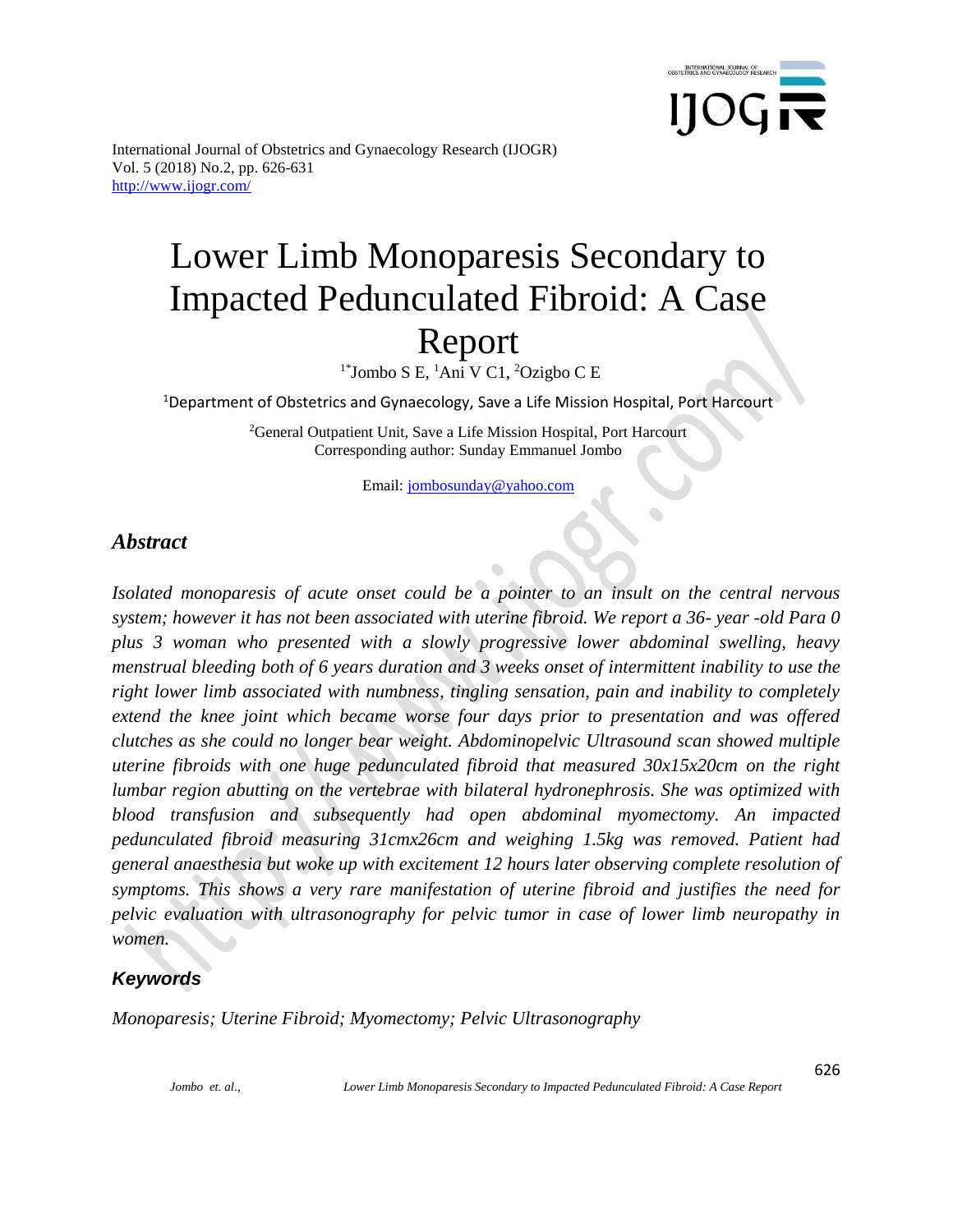

## **I. Introduction**

Leiomyomata commonly termed uterine fibroids are the commonest pelvic tumour in women of reproductive age group.[1, 2] It is a benign monoclonal tumour of the smooth muscle cells of the uterus. [1,3] The cause of uterine fibroid is not fully understood, but monoclonal studies have shown that each tumour is unicellular in origin and about 40% has non random and tumour specific chromosomal abnormality (involving chromosomes- 6,7,12 and 14) that affects the fibroid growth rate.[4] Abnormality of chromosome  $12[t (12; 14)]$  and  $7(det.7)$  are associated with large and small fibroid growth respectively.[4] Ethnic and genetic predisposition have been noted among women with positive family history and Afro-Caribbean origin. [1-3,5] Effects of steroid hormone on fibroid especially estrogen and progesterone has been implicated as it is rare in pre–adolescent girls, peaks during the reproductive age and regresses during the post menopausal period. [4, 5]

Although uterine fibroid is not a lifethreatening condition, it can cause increased morbidity and affect quality of life of women. [1,7] It is asymptomatic in about 50% of cases, however when symptomatic it usually presents with lower abdominal swelling, menstrual irregularity and pressure symptoms such as constipation and urinary symptoms but very rarely neuropathy.[1,2,5-7] The size, location and number of the fibroid determine greatly the symptomatology. [2,6] A case of sciatica secondary to fibroid has been reported by

Badack, 1999.[3] The treatment options include expectant management, myomectomy for those desirous of pregnancy and hysterectomy which is the definitive (curative) treatment for women who have completed their family size. [1,2,5-7] Other methods of treatments includes medical treatment, highly focused ultrasound myolysis, uterine artery ligation / embolization. [1]

Monoparesis is the presence of neurological deficits of one limb manifesting as decreased voluntary motor functions, thus a reduction in the power exerted by one or more muscles. Normal motor function involves an integrated muscle activity that is modulated by the activities of the cerebral cortex, basal ganglia, cerebellum, red nucleus and the spinal cord. [8]

Upper motor lesions will manifest as weakness of the extensor and abductors of the upper limbs with flexors of the lower limbs. Manifestations of the lower motor neuron lesions will depend largely on the site of affectation which could be at the anterior horn cells, nerve root, limb plexuses, the peripheral nerve itself and at the neuromuscular junction. [8]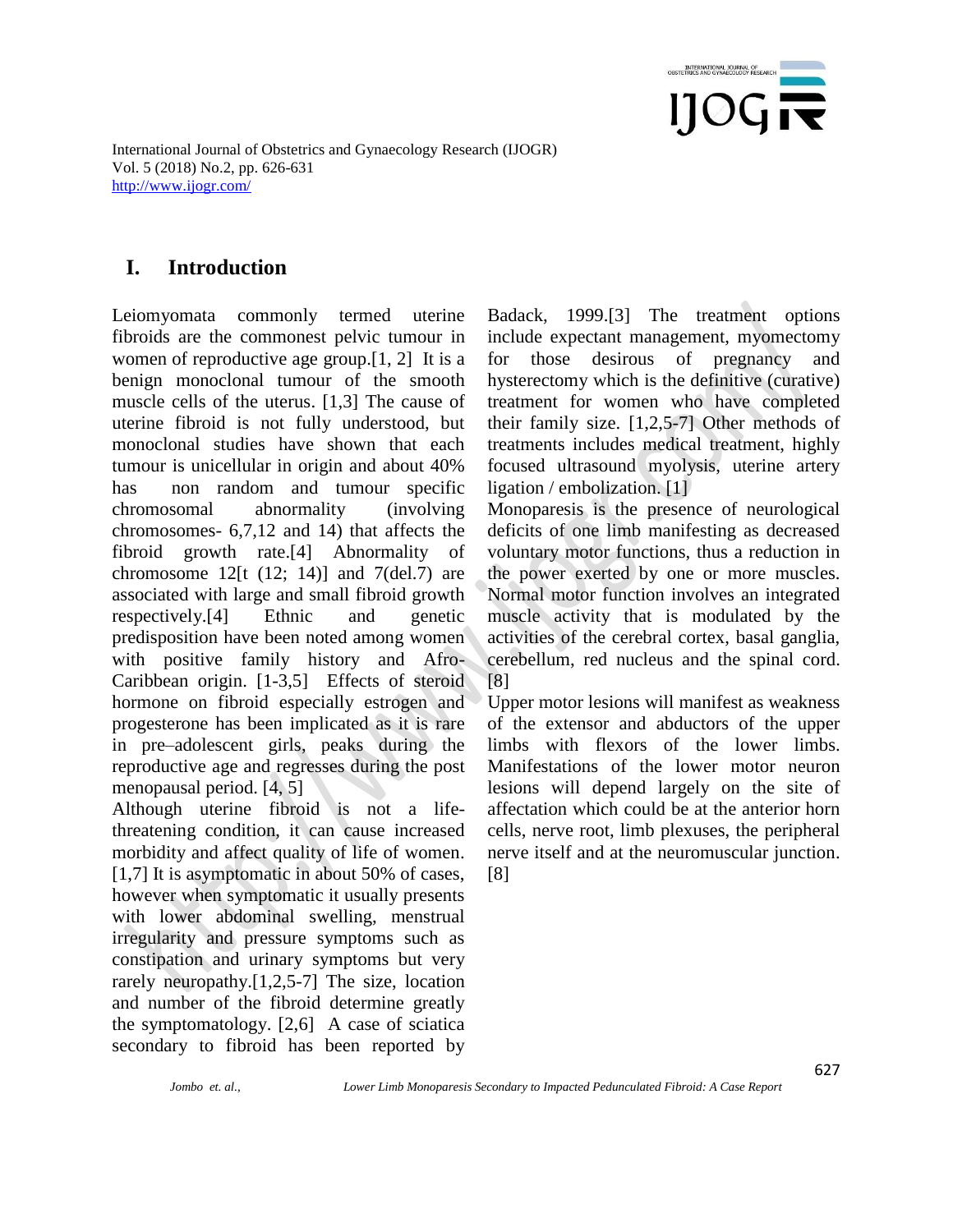

## **II. Case Report**

 A 36 year- old Para 0 plus 3 woman who presented with slowly progressive lower abdominal swelling, heavy menstrual bleeding of 6 years duration and 3 weeks onset of intermittent inability to use the right lower limb associated with numbness, tingling sensation, pain and inability to completely extend the knee joint which became worse four days prior to presentation and was offered clutches as she could no longer bear weight. She is not a known hypertensive and diabetic patient.

On examination she was pale, anicteric, not ill looking but anxious walking with clutches on the right side, with a flexed right knee. Her pulse rate was 80 beats / minutes, blood pressure 120/80 mmHg. Her abdomen was moving with respiration. There was palpable abdomino-pelvic mass that was hard, multinodular, non-tender, and was of about 34 weeks size. There was another huge mass on the right lumbar region to the right iliac fossa that was hard, non-tender and immobile. Speculum examination showed normal vaginal and apparently healthy looking cervix, no palpable adnexal masses and the right iliac fossa mass did not move on cervical displacement. She was conscious, well oriented in time place and person. No neck stiffness, left lower limb and the upper limbs were normal while the right lower limb showed hyporeflexia, absent sensation and

reduced power of 3. There was pain on extension of the knee joint.

Abdomino-pelvic ultrasound showed multiple uterine fibroids with a huge pedunculated one on the right lumbar region very close to the vertebral column measuring 20x30x15cm with bilateral hydronephrosis. Full Blood Count showed Haemoglobin concentration=7g/dl, other parameters and futher tests such as urinalysis, fasting blood sugar, serum electrolytes, urea and creatinine were within normal limits.

She was counseled on her condition and on the need for blood transfusion and myomectomy. She had three units of whole blood transfused pre-operatively and had myomectomy done under general anaesthesia. Intra-operative findings were multiple uterine fibroids with a huge impacted pedunculated fibroid connect to the posterior-lateral wall of the uterus with a stalk which was double clamped and cut to exteriorize the uterus. Then it was gently mobilized and delivered with no extra vascular or extra tissue attachment. It measures 31x26cm and weighs 1.5kg. Immediate post operative period was satisfactory. She woke up 12 hours later with excitement that she can now use her leg with complete resolution of the right lower limb symptoms. She was discharged five days later and walked home freely. The histopathological examination of the masses confirmed lieomyoma with no evidence of malignancy.

628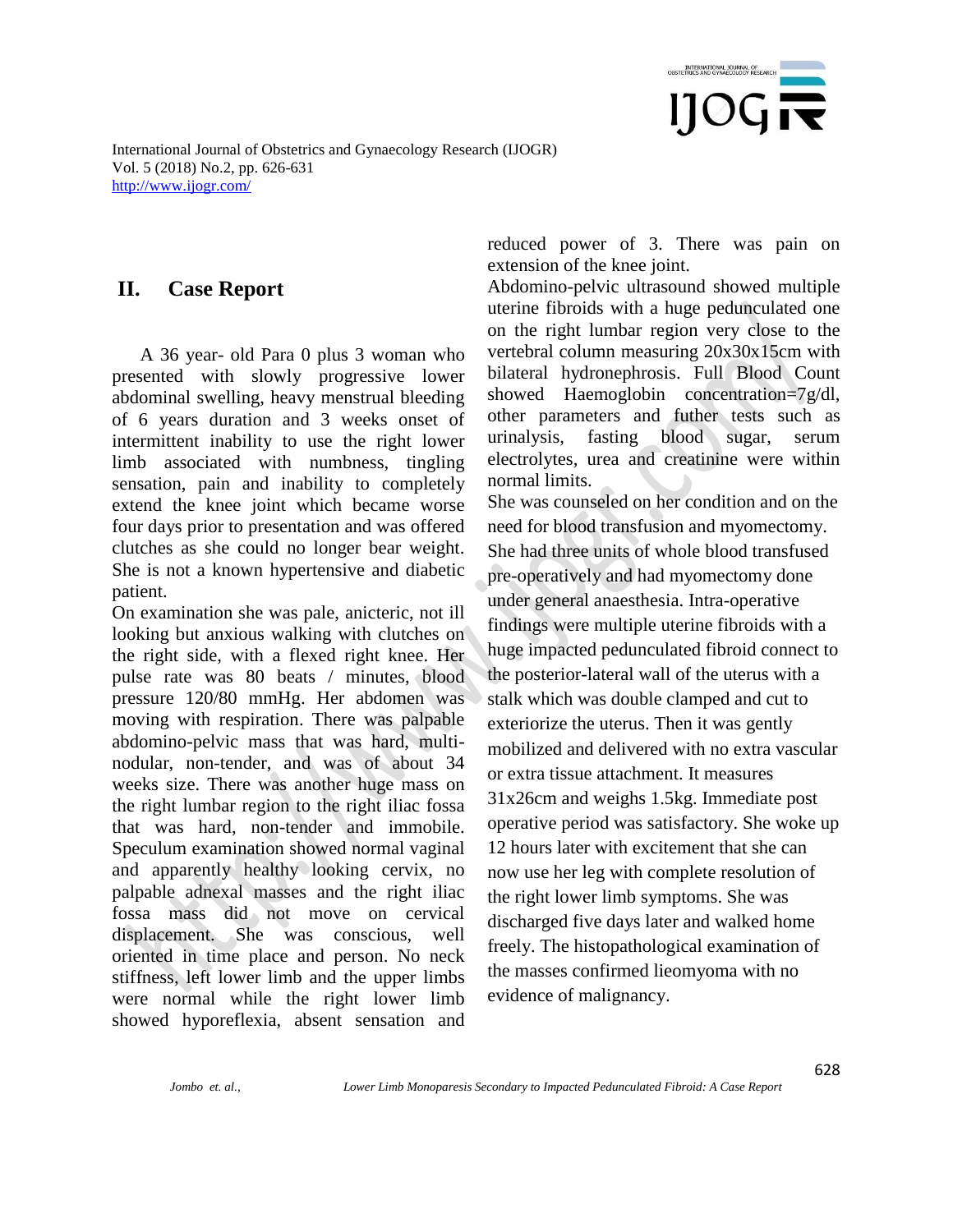

## **III. Discussion**

Monoparesis of the lower limb could be a pointer to lesion of the nervous systems, but its relation to uterine fibroid has not been reported. Uterine fibroid is asymptomatic in about 50% of cases and when symptomatic usually presents with abdominal swellings, menstrual disorders and pressure symptoms. [1,2,5-7] The pressure symptoms are variable most notably are the pressure effects on the bladder and the rectus. Anteriorly on the bladder it causes urinary frequency, urinary retention while posteriorly on the rectum it causes constipation. [1,2,9] It may cause low back and leg pains on affectation of the pelvic nerves. Sciatica has been reported as a compression on the sciatic nerve. [3] Other rare manifestations of uterine fibroid include polycythaemia, thrombocythaemia and very rarely leiomyosarcoma.[1,9] Others have reported cases of chronic uterine inversion, urinary retention, utero-vaginal prolapse from submucous fibroid.[5,9-11] Monoparesis resulting from fibroid will result from compression effect of the fibroid on the pelvic nerves. Monoparesis could be a pointer to neurological deficit involving the central nervous system and the peripheral systems. At the central nervous system level it could result from stroke, contra-lateral anterior cerebral artery infarctions, and lateral medullary infarctions especially when of sudden onset. This is not the case in this patient who is not a known hypertensive patient. At the lower motor neuron level this depends largely on the site of affectation which could be at the anterior horn cells, nerve root, limb plexuses, the peripheral nerve itself and at the neuromuscular junction. [8] The lower limb is innervated by the lumbo-sacral plexuses. Lumbo-sacral plexopathy can be caused by metastatic infiltration by pelvic tumours, neurofibroma, nerve sheath tumour, tuberculous infection and diabetic neuritis ( Bruns Garhand Syndrome).[8] Compressive effect of pelvic mass for example fibroid could be a good differential, as it is the case with this patient.

Monoparesis resulting from fibroid will result from compression effect of the fibroid on the pelvic nerves. Monoparesis could be a pointer to neurological deficit involving the central nervous system and the peripheral systems. At the central nervous system level it could result from stroke, contra-lateral anterior cerebral artery infarctions, and lateral medullary infarctions especially when of sudden onset. This is not the case in this patient who is not a known hypertensive patient. At the lower motor neuron level, this depends largely on the site of affectation which could be at the anterior horn cells, nerve root, limb plexuses, the peripheral nerve itself and at the neuromuscular junction. [8] The lower limb is innervated by the lumbo-sacral plexuses. Lumbo-sacral plexopathy can be caused by metastatic infiltration by pelvic tumours, neurofibroma, nerve sheath tumour, tuberculous infection and diabetic neuritis ( Bruns Garhand Syndrome). [8] Compressive effect of pelvic mass for example fibroid could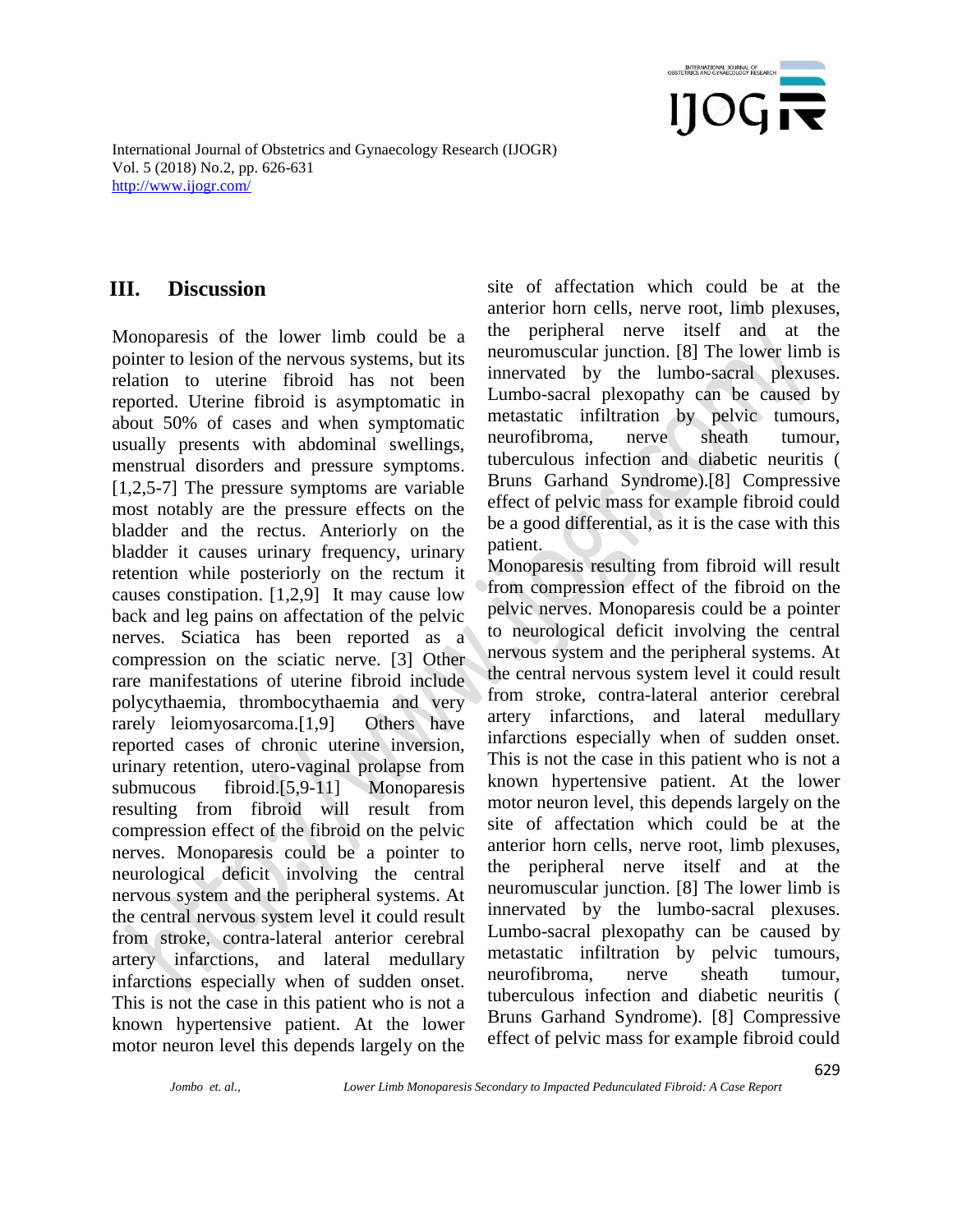

be a good differential, as it is the case with this patient. Injury on the nerve could be of three neurapraxia, axonotmesis and neurotmesis. Axonotmesis involves physical disruption of the axon with separation from the neuronal cell body; recovery depends on the regrowth of the axons. In neurotmesis there is complete severance of the nerve trunk and recovery is bad, while neurapraxia involves interruption without disruption of the axon classical of compression effect and has good prognoses. There is always complete spontaneous recovery as found in this index patient.

#### **IV. CONCLUSION**

Monoparesis is a pointer to nervous system insult especially when of sudden onset; compression of the pelvic nerves by pelvic tumours could be a good differential in women of reproductive age. Thus there is the need for pelvic evaluation in such patient.

forms based on the degree of injury, physical and functional integrity of the nerve trunk;

#### **AUTHOR DISCLOSURE STATEMENT**

All the authors contributed to the clinical case management and writing of this report We declare no conflict of interest Consent was obtained from the patient and her partner.

## **V. References**

- [1].Okogbo F O, Ezechi OC, Loto OM, Ezeobi PM. Uterine leiomyomata in South-Western Nigeria: a clinical study of presentation and management outcomes. African Health Sciences. 2011; 11(2):271-278.
- [2]. Ezeama CO, Ikechebelu JI, Obiechina NJ, Ezeama NN. Clinical presentation of uterine fibroid in Nnewi-Nigeria: A -5-year review. Annals of medical and health sciences research. 2012; 2(2):114-118.
- [3].Badack MP, Cole JC, Nagler W. Sciatic Neuropathy secondary to uterine fibroid: a case report. American journal of physical medicine and rehabilitation. 1999: 78(2): 157-9.
- [4].Medikare V, Kandukari LR et al. The genetic bases of uterine fibroids; A review. Journal of Reproduction and infertility.2011:12(3); 181-191.